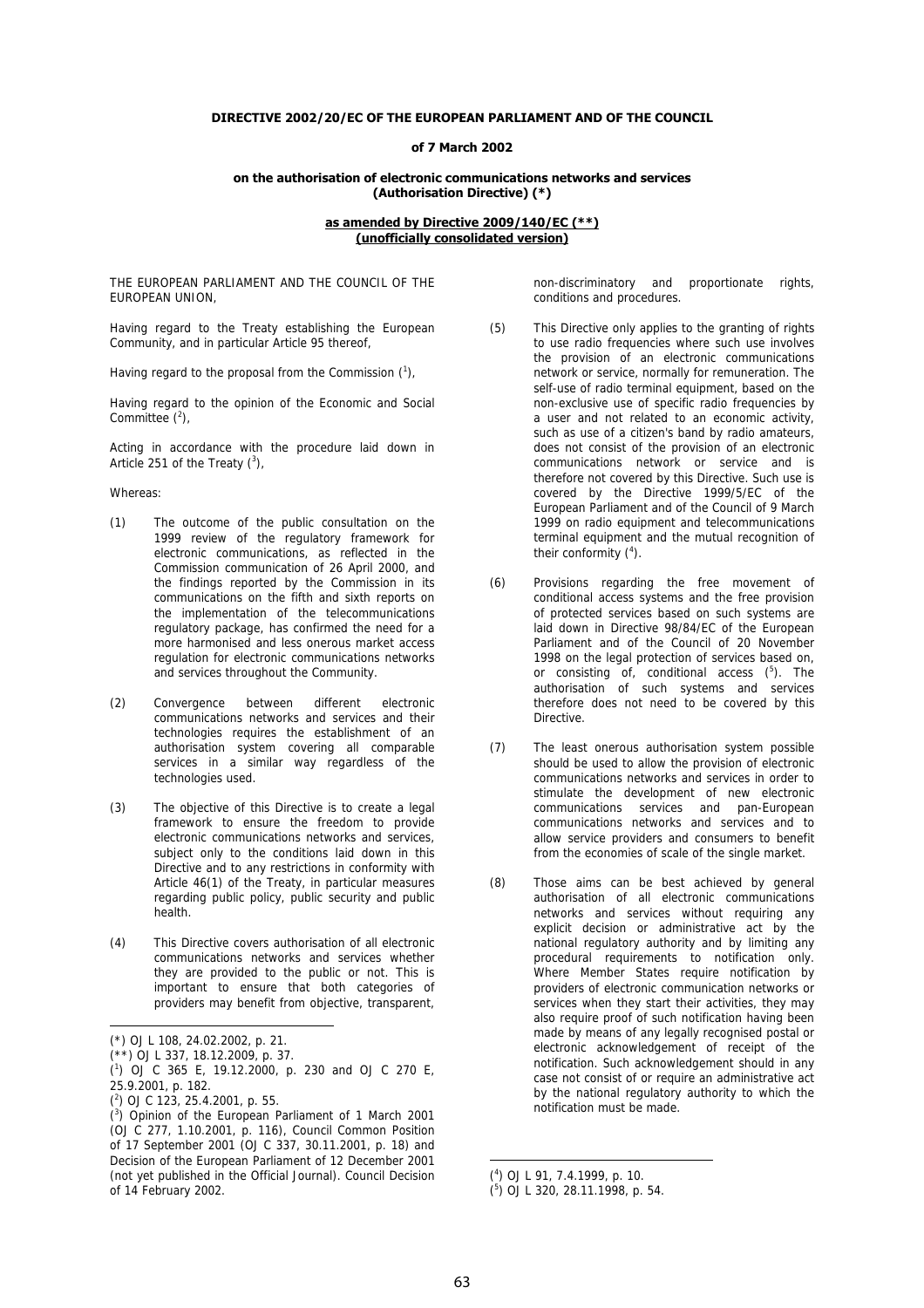- (9) It is necessary to include the rights and obligations of undertakings under general authorisations explicitly in such authorisations in order to ensure a level playing field throughout the Community and to facilitate cross-border negotiation of interconnection between public communications networks.
- (10) The general authorisation entitles undertakings providing electronic communications networks and services to the public to negotiate interconnection under the conditions of Directive 2002/19/EC of the European Parliament and of the Council of 7 March 2002 on access to, and interconnection of, electronic communication networks and associated facilities (Access Directive) (<sup>6</sup>). Undertakings providing electronic communications networks and services other than to the public can negotiate interconnection on commercial terms.
- (11) The granting of specific rights may continue to be necessary for the use of radio frequencies and numbers, including short codes, from the national numbering plan. Rights to numbers may also be allocated from a European numbering plan, including for example the virtual country code ̒3883̓ which has been attributed to member countries of the European Conference of Post and Telecommunications (CEPT). Those rights of use should not be restricted except where this is unavoidable in view of the scarcity of radio frequencies and the need to ensure the efficient use thereof.
- (12) This Directive does not prejudice whether radio frequencies are assigned directly to providers of electronic communication networks or services or to entities that use these networks or services. Such entities may be radio or television broadcast content providers. Without prejudice to specific criteria and procedures adopted by Member States to grant rights of use for radio frequencies to providers of radio or television broadcast content services, to pursue general interest objectives in conformity with Community law, the procedure for assignment of radio frequencies should in any event be objective, transparent, nondiscriminatory and proportionate. In accordance with case law of the Court of Justice, any national restrictions on the rights guaranteed by Article 49 of the Treaty should be objectively justified, proportionate and not exceed what is necessary to achieve general interest objectives as defined by Member States in conformity with Community law. The responsibility for compliance with the conditions attached to the right to use a radio frequency and the relevant conditions attached to the general authorisation should in any case lie with the undertaking to whom the right of use for the radio frequency has been granted.
- (13) As part of the application procedure for granting rights to use a radio frequency, Member States may verify whether the applicant will be able to comply with the conditions attached to such rights. For this purpose the applicant may be requested to submit the necessary information to prove his ability to comply with these conditions. Where such information is not provided, the application

 $\overline{\phantom{a}}$ 

for the right to use a radio frequency may be rejected.

- (14) Member States are neither obliged to grant nor prevented from granting rights to use numbers from the national numbering plan or rights to install facilities to undertakings other than providers of electronic communications networks or services.
- (15) The conditions, which may be attached to the general authorisation and to the specific rights of use, should be limited to what is strictly necessary to ensure compliance with requirements and obligations under Community law and national law in accordance with Community law.
- (16) In the case of electronic communications networks and services not provided to the public it is appropriate to impose fewer and lighter conditions than are justified for electronic communications networks and services provided to the public.
- (17) Specific obligations which may be imposed on providers of electronic communications networks and services in accordance with Community law by virtue of their significant market power as defined in Directive 2002/21/EC of the European Parliament and of the Council of 7 March 2002 on a common regulatory framework for electronic<br>communications networks and services communications networks and (Framework Directive) (<sup>7</sup>) should be imposed separately from the general rights and obligations under the general authorisation.
- (18) The general authorisation should only contain conditions which are specific to the electronic communications sector. It should not be made subject to conditions which are already applicable by virtue of other existing national law which is not specific to the electronic communications sector. Nevertheless, the national regulatory authorities may inform network operators and service providers about other legislation concerning their business, for instance through references on their websites.
- (19) The requirement to publish decisions on the granting of rights to use frequencies or numbers may be fulfilled by making these decisions publicly accessible via a website.
- (20) The same undertaking, for example a cable operator, can offer both an electronic communications service, such as the conveyance of television signals, and services not covered under this Directive, such as the commercialisation of an offer of sound or television broadcasting content services, and therefore additional obligations can be imposed on this undertaking in relation to its activity as a content provider or distributor, according to provisions other than those of this Directive, without prejudice to the list of conditions laid in the Annex to this Directive.
- (21) When granting rights of use for radio frequencies, numbers or rights to install facilities, the relevant authorities may inform the undertakings to whom they grant such rights of the relevant conditions in the general authorisation.

 $\overline{a}$ 

 $(6)$  See page 7 of this Official Journal.  $/L$  108, 24.4.2002]

<sup>(</sup> 7 ) See page 33 of this Official Journal. *[*L 108, 24.4.2002]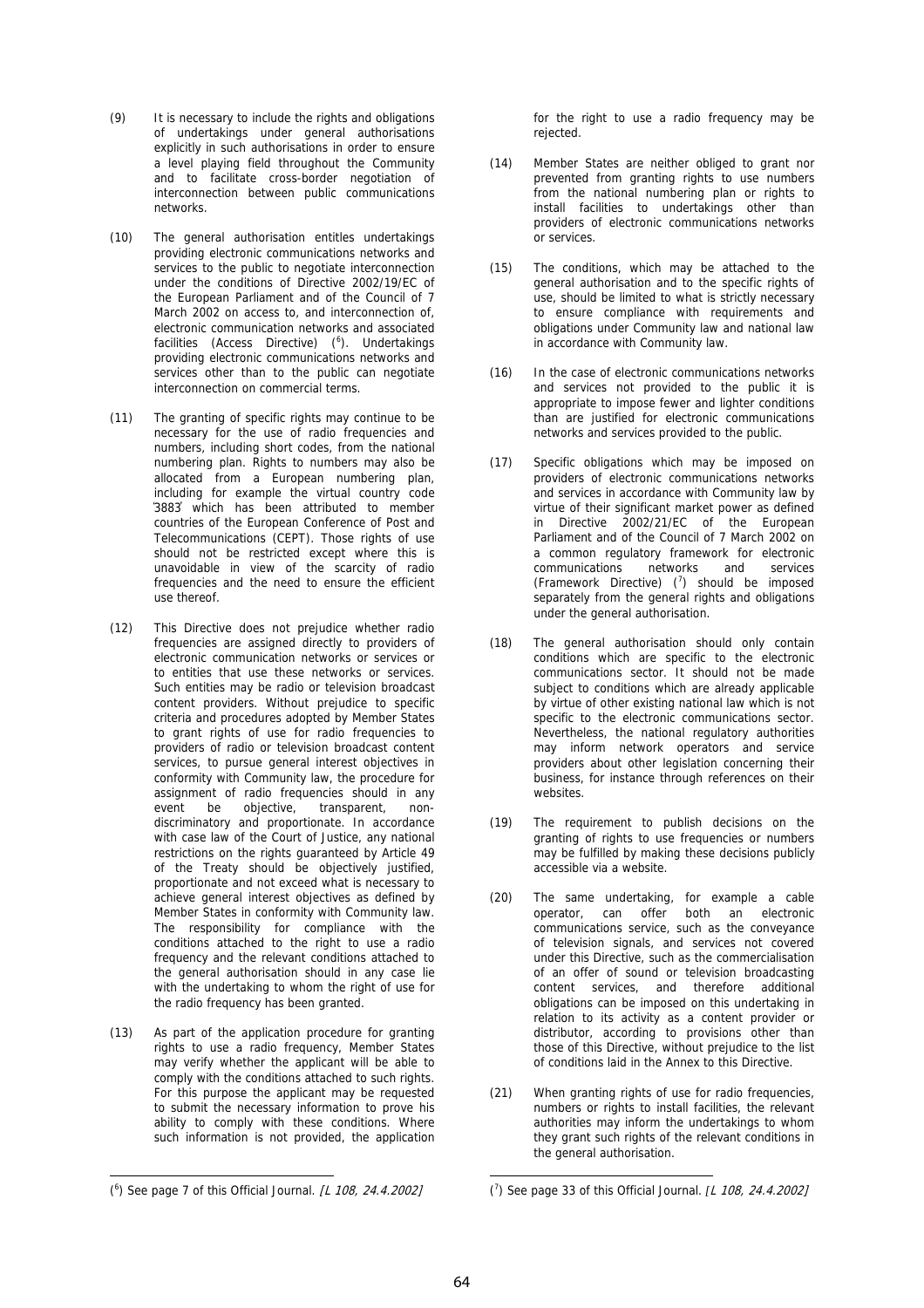- (22) Where the demand for radio frequencies in a specific range exceeds their availability, appropriate and transparent procedures should be followed for the assignment of such frequencies in order to avoid any discrimination and optimise use of those scarce resources.
- (23) National regulatory authorities should ensure, in establishing criteria for competitive or comparative selection procedures, that the objectives in Article 8 of Directive 2002/21/EC (Framework Directive) are met. It would therefore not be contrary to this Directive if the application of objective, nondiscriminatory and proportionate selection criteria to promote the development of competition would have the effect of excluding certain undertakings from a competitive or comparative selection procedure for a particular radio frequency.
- (24) Where the harmonised assignment of radio frequencies to particular undertakings has been agreed at European level, Member States should strictly implement such agreements in the granting of rights of use of radio frequencies from the national frequency usage plan.
- (25) Providers of electronic communications networks and services may need a confirmation of their rights under the general authorisation with respect to interconnection and rights of way, in particular to facilitate negotiations with other, regional or local, levels of government or with service providers in other Member States. For this purpose the national regulatory authorities should provide declarations to undertakings either upon request or alternatively as an automatic response to a notification under the general authorisation. Such declarations should not by themselves constitute entitlements to rights nor should any rights under the general authorisation or rights of use or the exercise of such rights depend upon a declaration.
- (26) Where undertakings find that their applications for rights to install facilities have not been dealt with in accordance with the principles set out in Directive 2002/21/EC (Framework Directive) or where such decisions are unduly delayed, they should have the right to appeal against decisions or delays in such decisions in accordance with that Directive.
- (27) The penalties for non-compliance with conditions under the general authorisation should be commensurate with the infringement. Save in exceptional circumstances, it would not be proportionate to suspend or withdraw the right to provide electronic communications services or the right to use radio frequencies or numbers where an undertaking did not comply with one or more of the conditions under the general authorisation. This is without prejudice to urgent measures which the relevant authorities of the Member States may need to take in case of serious threats to public safety, security or health or to economic and operational interests of other undertakings. This Directive should also be without prejudice to any claims between undertakings for compensation for damages under national law.
- (28) Subjecting service providers to reporting and information obligations can be cumbersome, both

for the undertaking and for the national regulatory authority concerned. Such obligations should therefore be proportionate, objectively justified and limited to what is strictly necessary. It is not necessary to require systematic and regular proof of compliance with all conditions under the general authorisation or attached to rights of use. Undertakings have a right to know the purposes for which the information they should provide will be used. The provision of information should not be a condition for market access. For statistical purposes a notification may be required from providers of electronic communication networks or services when they cease activities.

- (29) This Directive should be without prejudice to Member States' obligations to provide any information necessary for the defence of Community interests within the context of international agreements. This Directive should also be without prejudice to any reporting obligations under legislation which is not specific to the electronic communications sector such as competition law.
- (30) Administrative charges may be imposed on providers of electronic communications services in order to finance the activities of the national regulatory authority in managing the authorisation system and for the granting of rights of use. Such charges should be limited to cover the actual administrative costs for those activities. For this purpose transparency should be created in the income and expenditure of national regulatory authorities by means of annual reporting about the total sum of charges collected and the administrative costs incurred. This will allow undertakings to verify that administrative costs and charges are in balance.
- (31) Systems for administrative charges should not distort competition or create barriers for entry into the market. With a general authorisation system it will no longer be possible to attribute administrative costs and hence charges to individual undertakings except for the granting of rights to use numbers, radio frequencies and for rights to install facilities. Any applicable administrative charges should be in line with the principles of a general authorisation system. An example of a fair, simple and transparent alternative for these charge attribution criteria could be a turnover related distribution key. Where administrative charges are very low, flat rate charges, or charges combining a flat rate basis with a turnover related element could also be appropriate.
- (32) In addition to administrative charges, usage fees may be levied for the use of radio frequencies and numbers as an instrument to ensure the optimal use of such resources. Such fees should not hinder the development of innovative services and competition in the market. This Directive is without prejudice to the purpose for which fees for rights of use are employed. Such fees may for instance be used to finance activities of national regulatory authorities that cannot be covered by administrative charges. Where, in the case of competitive or comparative selection procedures, fees for rights of use for radio frequencies consist entirely or partly of a one-off amount, payment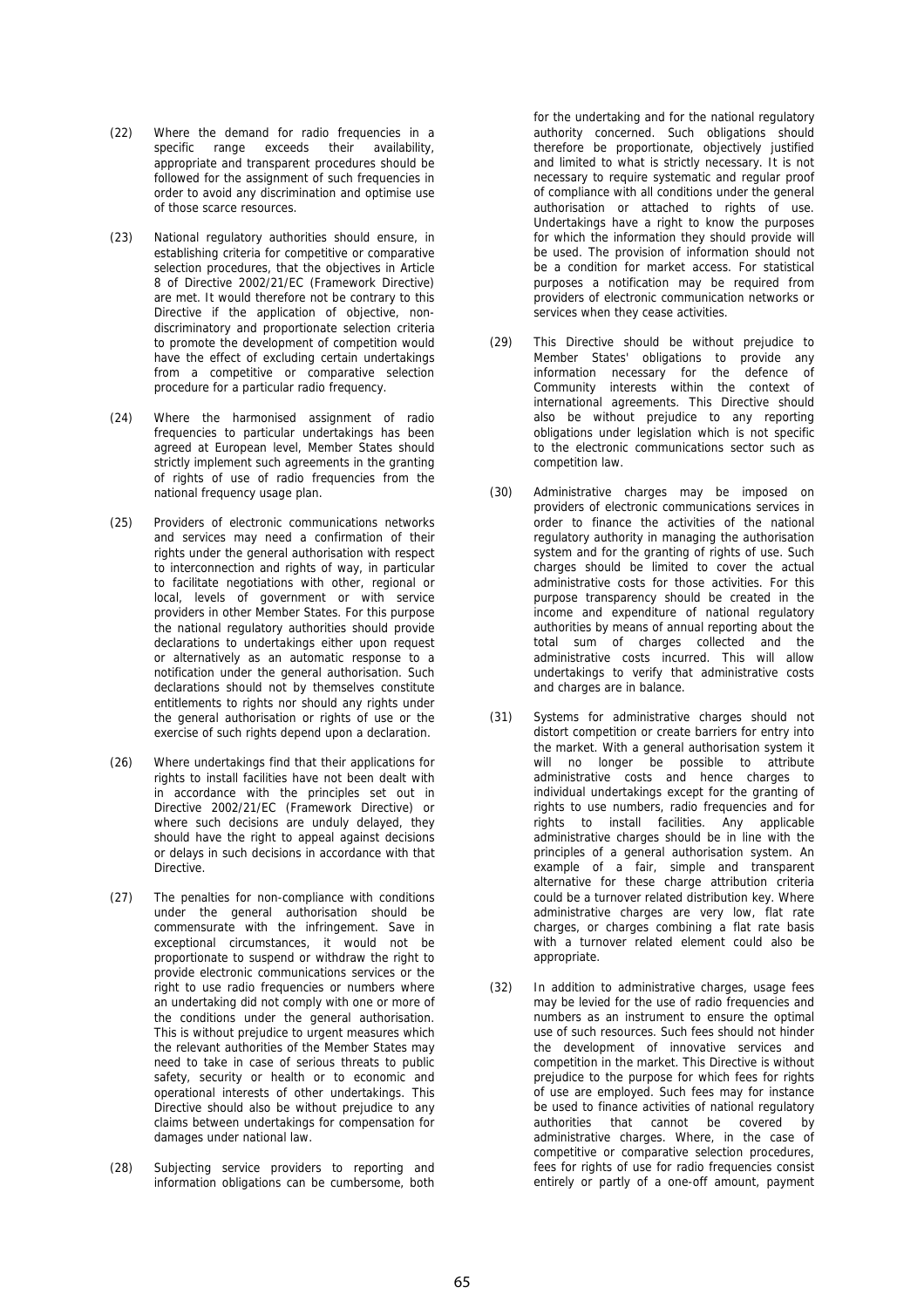arrangements should ensure that such fees do not in practice lead to selection on the basis of criteria unrelated to the objective of ensuring optimal use of radio frequencies. The Commission may publish on a regular basis benchmark studies with regard to best practices for the assignment of radio frequencies, the assignment of numbers or the granting of rights of way.

- (33) Member States may need to amend rights, conditions, procedures, charges and fees relating to general authorisations and rights of use where this is objectively justified. Such changes should be duly notified to all interested parties in good time, giving them adequate opportunity to express their views on any such amendments.
- (34) The objective of transparency requires that service providers, consumers and other interested parties have easy access to any information regarding rights, conditions, procedures, charges, fees and decisions concerning the provision of electronic communications services, rights of use of radio frequencies and numbers, rights to install facilities, national frequency usage plans and national numbering plans. The national regulatory authorities have an important task in providing such information and keeping it up to date. Where such rights are administered by other levels of government the national regulatory authorities should endeavour to create a user-friendly instrument for access to information regarding such rights.
- (35) The proper functioning of the single market on the basis of the national authorisation regimes under this Directive should be monitored by the Commission.
- (36) In order to arrive at a single date of application of all elements of the new regulatory framework for the electronic communications sector, it is important that the process of national transposition of this Directive and of alignment of the existing licences with the new rules take place in parallel. However, in specific cases where the replacement of authorisations existing on the date of entry into force of this Directive by the general authorisation and the individual rights of use in accordance with this Directive would lead to an increase in the obligations for service providers operating under an existing authorisation or to a reduction of their rights, Member States may avail themselves of an additional nine months after the date of application of this Directive for alignment of such licences, unless this would have a negative effect on the rights and obligations of other undertakings.
- (37) There may be circumstances under which the abolition of an authorisation condition regarding access to electronic communications networks would create serious hardship for one or more undertakings that have benefited from the condition. In such cases further transitional arrangements may be granted by the Commission, upon request by a Member State.
- (38) Since the objectives of the proposed action, namely the harmonisation and simplification of electronic communications rules and conditions for the authorisation of networks and services cannot

be sufficiently achieved by the Member States and can therefore, by reason of the scale and effects of the action, be better achieved at Community level, the Community may adopt measures in accordance with the principle of subsidiarity as set out in Article 5 of the Treaty. In accordance with the principle of proportionality, as set out in that Article, this Directive does not go beyond what is necessary for those objectives,

HAVE ADOPTED THIS DIRECTIVE:

## Article 1

### **Objective and scope**

1. The aim of this Directive is to implement an internal market in electronic communications networks and services through the harmonisation and simplification of authorisation rules and conditions in order to facilitate their provision throughout the Community.

2. This Directive shall apply to authorisations for the provision of electronic communications networks and services.

### Article 2

#### **Definitions**

1. For the purposes of this Directive, the definitions set out in Article 2 of Directive 2002/21/EC (Framework Directive) shall apply.

2. The following definition shall also apply:

'general authorisation' means a legal framework established by the Member State ensuring rights for the provision of electronic communications networks or services and laying down sector specific obligations that may apply to all or to specific types of electronic communications networks and services, in accordance with this Directive.

#### Article 3

### **General authorisation of electronic communications networks and services**

1. Member States shall ensure the freedom to provide electronic communications networks and services, subject to the conditions set out in this Directive. To this end, Member States shall not prevent an undertaking from providing electronic communications networks or services, except where this is necessary for the reasons set out in Article 46(1) of the Treaty.

2. The provision of electronic communications networks or the provision of electronic communications services may, without prejudice to the specific obligations referred to in Article 6(2) or rights of use referred to in Article 5, only be subject to a general authorisation. The undertaking concerned may be required to submit a notification but may not be required to obtain an explicit decision or any other administrative act by the national regulatory authority before exercising the rights stemming from the authorisation. Upon notification, when required, an undertaking may begin activity, where necessary subject to the provisions on rights of use in Articles 5, 6 and 7.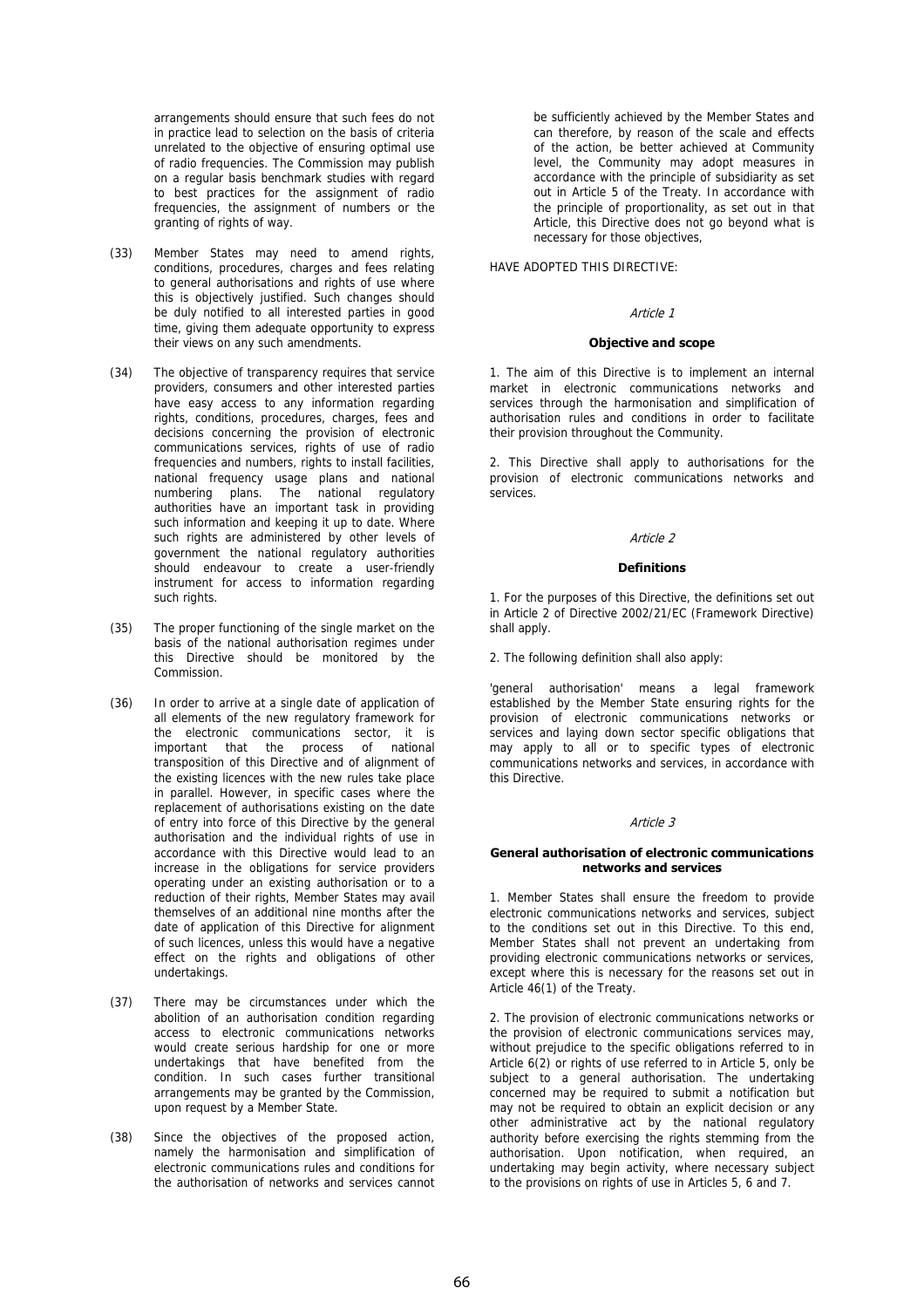Undertakings providing cross-border electronic communications services to undertakings located in several Member States shall not be required to submit more than one notification per Member State concerned.

3. The notification referred to in paragraph 2 shall not entail more than a declaration by a legal or natural person to the national regulatory authority of the intention to commence the provision of electronic communication networks or services and the submission of the minimal information which is required to allow the national regulatory authority to keep a register or list of providers of electronic communications networks and services. This information must be limited to what is necessary for the identification of the provider, such as company registration numbers, and the provider's contact persons, the provider's address, a short description of the network or service, and an estimated date for starting the activity.

## Article 4

#### **Minimum list of rights derived from the general authorisation**

1. Undertakings authorised pursuant to Article 3, shall have the right to:

- (a) provide electronic communications networks and services;
- (b) have their application for the necessary rights to install facilities considered in accordance with Article 11 of Directive 2002/21/EC (Framework Directive).

When such undertakings provide electronic communications networks or services to the public the general authorisation shall also give them the right to:

- (a) negotiate interconnection with and where applicable obtain access to or interconnection from<br>other sproviders of publicly available providers of publicly communications networks and services covered by a general authorisation anywhere in the Community under the conditions of and in accordance with Directive 2002/19/EC (Access Directive):
- (b) be given an opportunity to be designated to provide different elements of a universal service and/or to cover different parts of the national territory in accordance with Directive 2002/22/EC of the European Parliament and of the Council of 7 March 2002 on universal service and users' rights relating to electronic communications networks and services (Universal Service Directive) (<sup>8</sup>).

### Article 5

### **Rights of use for radio frequencies and numbers**

1. Member States shall facilitate the use of radio frequencies under general authorisations. Where necessary, Member States may grant individual rights of use in order to:

– avoid harmful interference,

 $\overline{\phantom{a}}$ 

– ensure technical quality of service,

- safeguard efficient use of spectrum, or
- fulfil other objectives of general interest as defined by Member States in conformity with Community law.

2. Where it is necessary to grant individual rights of use for radio frequencies and numbers, Member States shall grant such rights, upon request, to any undertaking for the provision of networks or services under the general authorisation referred to in Article 3, subject to the provisions of Articles 6, 7 and 11(1)(c) of this Directive and any other rules ensuring the efficient use of those resources in accordance with Directive 2002/21/EC (Framework Directive).

Without prejudice to specific criteria and procedures adopted by Member States to grant rights of use of radio frequencies to providers of radio or television broadcast content services with a view to pursuing general interest objectives in conformity with Community law, the rights of use for radio frequencies and numbers shall be granted through open, objective, transparent, non-discriminatory and proportionate procedures, and, in the case of radio frequencies, in accordance with the provisions of Article 9 of Directive 2002/21/EC (Framework Directive). An exception to the requirement of open procedures may apply in cases where the granting of individual rights of use of radio frequencies to the providers of radio or television broadcast content services is necessary to achieve a general interest objective as defined by Member States in conformity with Community law.

When granting rights of use, Member States shall specify whether those rights can be transferred by the holder of the rights, and under which conditions. In the case of radio frequencies, such provision shall be in accordance with Articles 9 and 9b of Directive 2002/21/EC (Framework Directive).

Where Member States grant rights of use for a limited period of time, the duration shall be appropriate for the service concerned in view of the objective pursued taking due account of the need to allow for an appropriate period for investment amortisation.

Where individual rights to use radio frequencies are granted for 10 years or more and such rights may not be transferred or leased between undertakings pursuant to Article 9b of Directive 2002/21/EC (Framework Directive) the competent national authority shall ensure that the criteria to grant individual rights of use apply and are complied with for the duration of the licence, in particular upon a justified request of the holder of the right. If those criteria are no longer applicable, the individual right of use shall be changed into a general authorisation for the use of radio frequencies, subject to prior notice and after a reasonable period, or shall be made transferable or leaseable between undertakings in accordance with Article 9b of Directive 2002/21/EC (Framework Directive).

3. Decisions on the granting of rights of use shall be taken, communicated and made public as soon as possible after receipt of the complete application by the national regulatory authority, within three weeks in the case of numbers that have been allocated for specific purposes within the national numbering plan and within six weeks in the case of radio frequencies that have been allocated to be used by electronic communications services within the national frequency plan. The latter time limit shall be without prejudice to any applicable international

 $(8)$  See page 51 of this Official Journal. [L 108, 24.4.2002]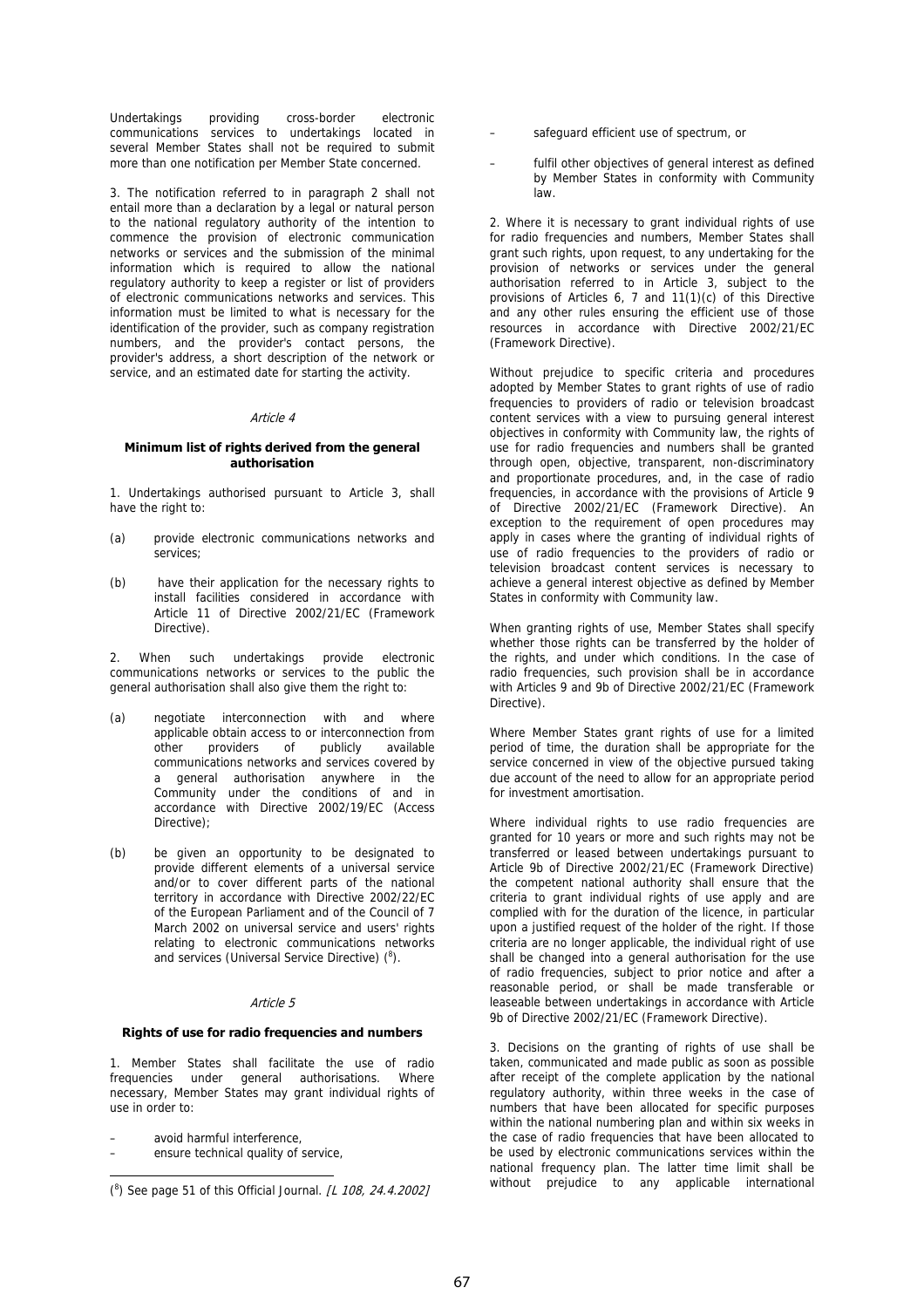agreements relating to the use of radio frequencies or of orbital positions.

4. Where it has been decided, after consultation with interested parties in accordance with Article 6 of Directive 2002/21/EC (Framework Directive), that rights for use of numbers of exceptional economic value are to be granted through competitive or comparative selection procedures, Member States may extend the maximum period of three weeks by up to a further three weeks.

With regard to competitive or comparative selection procedures for radio frequencies, Article 7 shall apply.

5. Member States shall not limit the number of rights of use to be granted except where this is necessary to ensure the efficient use of radio frequencies in accordance with Article 7.

6. Competent national authorities shall ensure that radio frequencies are efficiently and effectively used in accordance with Articles 8(2) and 9(2) of Directive 2002/21/EC (Framework Directive). They shall ensure competition is not distorted by any transfer or accumulation of rights of use of radio frequencies. For such purposes, Member States may take appropriate measures such as mandating the sale or the lease of rights to use radio frequencies.

#### Article 6

## **Conditions attached to the general authorisation and to the rights of use for radio frequencies and for numbers, and specific obligations**

1. The general authorisation for the provision of electronic communications networks or services and the rights of use for radio frequencies and rights of use for numbers may be subject only to the conditions listed in the Annex. Such conditions shall be non-discriminatory, proportionate and transparent and, in the case of rights of use for radio frequencies, shall be in accordance with Article 9 of Directive 2002/21/EC (Framework Directive).

2. Specific obligations which may be imposed on providers of electronic communications networks and services under Articles 5(1), 5(2), 6 and 8 of Directive 2002/19/EC (Access Directive) and Article 17 of Directive 2002/22/EC (Universal Service Directive) or on those designated to provide universal service under the said Directive shall be legally separate from the rights and obligations under the general authorisation. In order to achieve transparency for undertakings, the criteria and procedures for imposing such specific obligations on individual undertakings shall be referred to in the general authorisation.

3. The general authorisation shall only contain conditions which are specific for that sector and are set out in Part A of the Annex and shall not duplicate conditions which are applicable to undertakings by virtue of other national legislation.

4. Member States shall not duplicate the conditions of the general authorisation where they grant the right of use for radio frequencies or numbers.

# Article 7

### **Procedure for limiting the number of rights of use to be granted for radio frequencies**

1. Where a Member State is considering whether to limit the number of rights of use to be granted for radio frequencies or whether to extend the duration of existing rights other than in accordance with the terms specified in such rights, it shall inter alia:

- (a) give due weight to the need to maximise benefits for users and to facilitate the development of competition;
- (b) give all interested parties, including users and consumers, the opportunity to express their views on any limitation in accordance with Article 6 of Directive 2002/21/EC (Framework Directive);
- (c) publish any decision to limit the granting of rights of use or the renewal of rights of use, stating the reasons therefor;
- (d) after having determined the procedure, invite applications for rights of use; and
- (e) review the limitation at reasonable intervals or at the reasonable request of affected undertakings.

2. Where a Member State concludes that further rights of use for radio frequencies can be granted, it shall publish that conclusion and invite applications for such rights.

3. Where the granting of rights of use for radio frequencies needs to be limited, Member States shall grant such rights on the basis of selection criteria which must be objective, transparent, non-discriminatory and objective, transparent, non-discriminatory and proportionate. Any such selection criteria must give due weight to the achievement of the objectives of Article 8 of Directive 2002/21/EC (Framework Directive) and of the requirements of Article 9 of that Directive.

4. Where competitive or comparative selection procedures are to be used, Member States may extend the maximum period of six weeks referred to in Article 5(3) for as long as necessary to ensure that such procedures are fair, reasonable, open and transparent to all interested parties, but by no longer than eight months.

These time limits shall be without prejudice to any applicable international agreements relating to the use of radio frequencies and satellite coordination.

5. This Article is without prejudice to the transfer of rights of use for radio frequencies in accordance with Article 9b of Directive 2002/21/EC (Framework Directive).

### Article 8

### **Harmonised assignment of radio frequencies**

Where the usage of radio frequencies has been harmonised, access conditions and procedures have been agreed, and undertakings to which the radio frequencies shall be assigned have been selected in accordance with international agreements and Community rules, Member States shall grant the right of use for such radio frequencies in accordance therewith. Provided that all national conditions attached to the right to use the radio frequencies concerned have been satisfied in the case of a common selection procedure, Member States shall not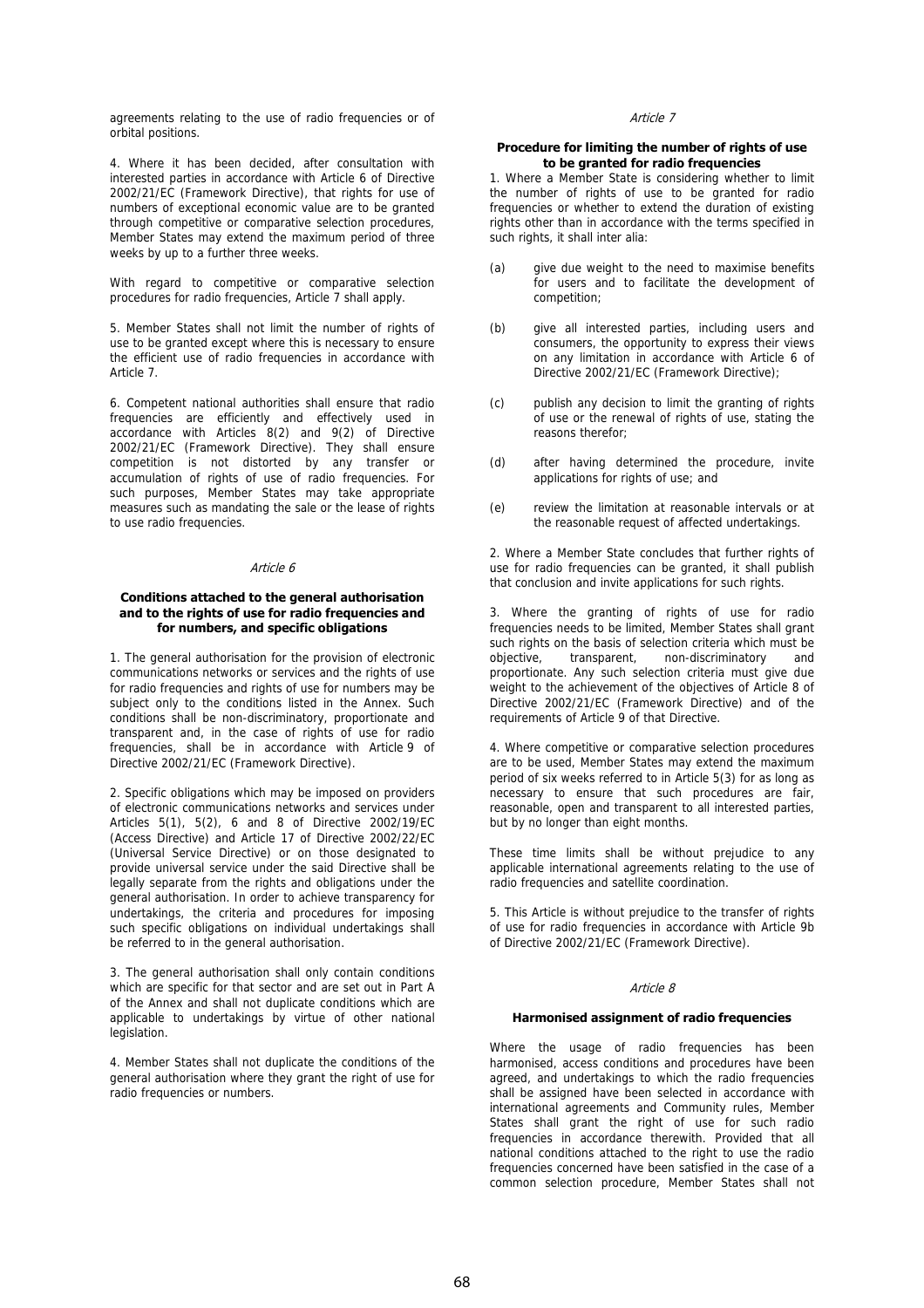impose any further conditions, additional criteria or procedures which would restrict, alter or delay the correct implementation of the common assignment of such radio frequencies.

#### Article 9

#### **Declarations to facilitate the exercise of rights to install facilities and rights of interconnection**

At the request of an undertaking, national regulatory authorities shall, within one week, issue standardised declarations, confirming, where applicable, that the undertaking has submitted a notification under Article 3(2) and detailing under what circumstances any undertaking providing electronic communications networks or services under the general authorisation has the right to apply for rights to install facilities, negotiate interconnection, and/or obtain access or interconnection in order to facilitate the exercise of those rights for instance at other levels of government or in relation to other undertakings. Where appropriate such declarations may also be issued as an automatic reply following the notification referred to in Article 3(2).

#### Article 10

#### **Compliance with the conditions of the general authorisation or of rights of use and with specific obligations**

1. National regulatory authorities shall monitor and supervise compliance with the conditions of the general authorisation or of rights of use and with the specific obligations referred to in Article 6(2), in accordance with Article 11.

National regulatory authorities shall have the power to require undertakings providing electronic communications networks or services covered by the general authorisation or enjoying rights of use for radio frequencies or numbers to provide all information necessary to verify compliance with the conditions of the general authorisation or of rights of use or with the specific obligations referred to in Article 6(2), in accordance with Article 11.

2. Where a national regulatory authority finds that an undertaking does not comply with one or more of the conditions of the general authorisation or of rights of use, or with the specific obligations referred to in Article 6(2), it shall notify the undertaking of those findings and give the undertaking the opportunity to state its views, within a reasonable time limit.

3. The relevant authority shall have the power to require the cessation of the breach referred to in paragraph 2 either immediately or within a reasonable time limit and shall take appropriate and proportionate measures aimed at ensuring compliance.

In this regard, Member States shall empower the relevant authorities to impose:

- (a) dissuasive financial penalties where appropriate, which may include periodic penalties having retroactive effect; and
- (b) orders to cease or delay provision of a service or bundle of services which, if continued, would result in significant harm to competition, pending

compliance with access obligations imposed following a market analysis carried out in accordance with Article 16 of Directive 2002/21/EC (Framework Directive).

The measures and the reasons on which they are based shall be communicated to the undertaking concerned without delay and shall stipulate a reasonable period for the undertaking to comply with the measure.

4. Notwithstanding the provisions of paragraphs 2 and 3, Member States shall empower the relevant authority to impose financial penalties where appropriate on undertakings for failure to provide information in accordance with the obligations imposed under Article 11(1)(a) or (b) of this Directive and Article 9 of Directive 2002/19/EC (Access Directive) within a reasonable period stipulated by the national regulatory authority.

5. In cases of serious or repeated breaches of the conditions of the general authorisation or of the rights of use, or specific obligations referred to in Article 6(2), where measures aimed at ensuring compliance as referred to in paragraph 3 of this Article have failed, national regulatory authorities may prevent an undertaking from continuing to provide electronic communications networks or services or suspend or withdraw rights of use. Sanctions and penalties which are effective, proportionate and dissuasive may be applied to cover the period of any breach, even if the breach has subsequently been rectified.

6. Irrespective of the provisions of paragraphs 2, 3 and 5, where the relevant authority has evidence of a breach of the conditions of the general authorisation rights of use or of the specific obligations referred to in Article 6(2) that represents an immediate and serious threat to public safety, public security or public health or will create serious economic or operational problems for other providers or users of electronic communications networks or services or other users of the radio spectrum, it may take urgent interim measures to remedy the situation in advance of reaching a final decision. The undertaking concerned shall thereafter be given a reasonable opportunity to state its views and propose any remedies. Where appropriate, the relevant authority may confirm the interim measures, which shall be valid for a maximum of 3 months, but which may, in circumstances where enforcement procedures have not been completed, be extended for a further period of up to three months.

7. Undertakings shall have the right to appeal against measures taken under this Article in accordance with the procedure referred to in Article 4 of Directive 2002/21/EC (Framework Directive).

#### Article 11

#### **Information required under the general authorisation, for rights of use and for the specific obligations**

1. Without prejudice to information and reporting obligations under national legislation other than the general authorisation, national regulatory authorities may only require undertakings to provide information under the general authorisation, for rights of use or the specific obligations referred to in Article 6(2) that is proportionate and objectively justified for: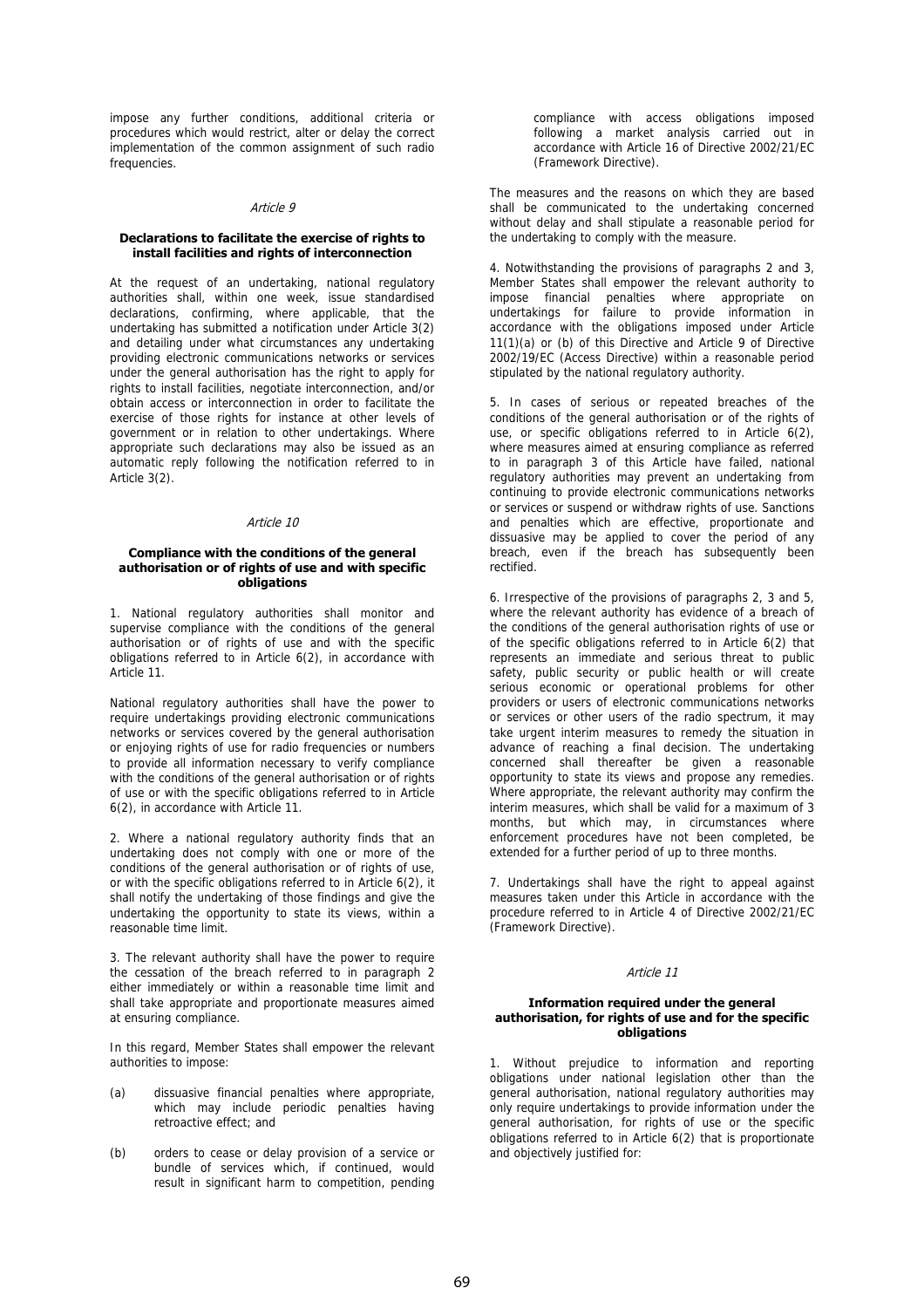- (a) systematic or case-by-case verification of compliance with conditions 1 and 2 of Part A, conditions 2 and 6 of Part B and conditions 2 and 7 of Part C of the Annex and of compliance with obligations as referred to in Article 6(2);
- (b) case-by-case verification of compliance with conditions as set out in the Annex where a complaint has been received or where the national regulatory authority has other reasons to believe that a condition is not complied with or in case of an investigation by the national regulatory authority on its own initiative;
- (c) procedures for and assessment of requests for granting rights of use;
- (d) publication of comparative overviews of quality and price of services for the benefit of consumers;
- (e) clearly defined statistical purposes;
- (f) market analysis for the purposes of Directive 2002/19/EC (Access Directive) or Directive 2002/22/EC (Universal Service Directive).
- (g) safeguarding the efficient use and ensuring the effective management of radio frequencies;
- (h) evaluating future network or service developments that could have an impact on wholesale services made available to competitors.

The information referred to in points (a), (b), (d), (e), (f), (g) and (h) of the first subparagraph may not be required prior to, or as a condition for, market access.

2. Where national regulatory authorities require undertakings to provide information as referred to in paragraph 1, they shall inform them of the specific purpose for which this information is to be used.

### Article 12

#### **Administrative charges**

1. Any administrative charges imposed on undertakings providing a service or a network under the general authorisation or to whom a right of use has been granted shall:

- (a) in total, cover only the administrative costs which will be incurred in the management, control and enforcement of the general authorisation scheme and of rights of use and of specific obligations as referred to in Article 6(2), which may include costs for international cooperation, harmonisation and standardisation, market analysis, monitoring compliance and other market control, as well as regulatory work involving preparation and enforcement of secondary legislation and administrative decisions, such as decisions on access and interconnection; and
- (b) be imposed upon the individual undertakings in an objective, transparent and proportionate manner which minimises additional administrative costs and attendant charges.

2. Where national regulatory authorities impose administrative charges, they shall publish a yearly overview of their administrative costs and of the total sum of the charges collected. In the light of the difference between the total sum of the charges and the administrative costs, appropriate adjustments shall be made.

## Article 13

#### **Fees for rights of use and rights to install facilities**

Member States may allow the relevant authority to impose from the rights of use for radio frequencies or numbers or rights to install facilities on, over or under public or private property which reflect the need to ensure the optimal use of these resources. Member States shall ensure that such fees shall be objectively justified, transparent, non-discriminatory and proportionate in relation to their intended purpose and shall take into account the objectives in Article 8 of Directive 2002/21/EC (Framework Directive).

### Article 14

## **Amendment of rights and obligations**

1. Member States shall ensure that the rights, conditions and procedures concerning general authorisations and rights of use or rights to install facilities may only be amended in objectively justified cases and in a proportionate manner, taking into consideration, where appropriate, the specific conditions applicable to transferable rights of use for radio frequencies. Except where proposed amendments are minor and have been agreed with the holder of the rights or general authorisation, notice shall be given in an appropriate manner of the intention to make such amendments and interested parties, including users and consumers, shall be allowed a sufficient period of time to express their views on the proposed amendments, which shall be no less than four weeks except in exceptional circumstances.

2. Member States shall not restrict or withdraw rights to install facilities or rights of use for radio frequencies before expiry of the period for which they were granted except where justified and where applicable in conformity with the Annex and relevant national provisions regarding compensation for withdrawal of rights.

### Article 15

### **Publication of information**

1. Member States shall ensure that all relevant information on rights, conditions, procedures, charges, fees and decisions concerning general authorisations, rights of use and rights to install facilities is published and kept up to date in an appropriate manner so as to provide easy access to that information for all interested parties.

2. Where information as referred to in paragraph 1 is held at different levels of government, in particular information regarding procedures and conditions on rights to install facilities, the national regulatory authority shall make all reasonable efforts, bearing in mind the costs involved, to create a user-friendly overview of all such information, including information on the relevant levels of government and the responsible authorities, in order to facilitate applications for rights to install facilities.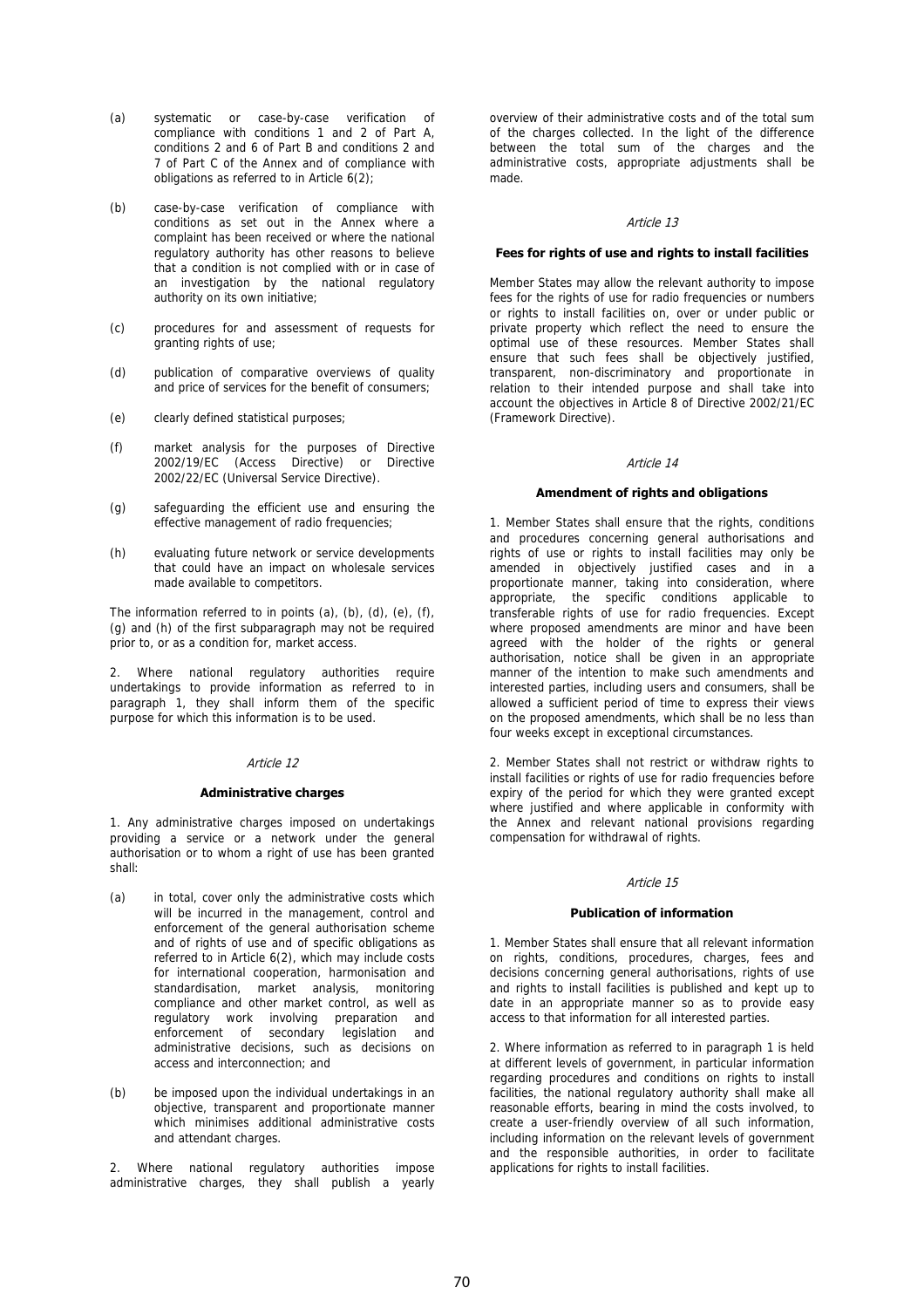### Article 16

### **Review procedures**

The Commission shall periodically review the functioning of the national authorisation systems and the development of cross-border service provision within the Community and report to the European Parliament and to the Council on the first occasion not later than three years after the date of application of this Directive referred to in Article 18(1), second subparagraph. For this purpose, the Commission may request from the Member States information, which shall be supplied without undue delay.

#### Article 17

### **Existing authorisations**

1. Without prejudice to Article 9a of Directive 2002/21/EC (Framework Directive), Member States shall bring general authorisations and individual rights of use already in existence on 31 December 2009 into conformity with Articles 5, 6, 7, and the Annex of this Directive 19 December 2011 at the latest.

2. Where application of paragraph 1 results in a reduction of the rights or an extension of the general authorisations and individual rights of use already in existence, Member States may extend the validity of those authorisations and rights until 30 September 2012 at the latest, provided that the rights of other undertakings under Community law are not affected thereby. Member States shall notify such extensions to the Commission and state the reasons therefor.

3. Where the Member State concerned can prove that the abolition of an authorisation condition regarding access to electronic communications networks, which was in force before the date of entry into force of this Directive, creates excessive difficulties for undertakings that have benefited from mandated access to another network, and where it is not possible for these undertakings to negotiate new agreements on reasonable commercial terms before the date of application referred to in Article 18(1), second subparagraph, Member States may request a temporary prolongation of the relevant condition(s). Such requests shall be submitted by the date of application referred to in Article 18(1), second subparagraph, at the latest, and shall specify the condition(s) and period for which the temporary prolongation is requested.

The Member State shall inform the Commission of the reasons for requesting a prolongation. The Commission shall consider such a request, taking into account the particular situation in that Member State and of the undertaking(s) concerned, and the need to ensure a coherent regulatory environment at a Community level. It shall take a decision on whether to grant or reject the request, and where it decides to grant the request, on the scope and duration of the prolongation to be granted. The Commission shall communicate its decision to the Member State concerned within six months after receipt of the application for a prolongation. Such decisions shall be published in the Official Journal of the European Communities.

# Article 18

### **Transposition**

1. Member States shall adopt and publish the laws, regulations and administrative provisions necessary to comply with this Directive by 24 July 2003 at the latest. They shall forthwith inform the Commission thereof.

They shall apply those measures from 25 July 2003.

When Member States adopt these measures, they shall contain a reference to this Directive or be accompanied by such reference on the occasion of their official publication. The methods of making such reference shall be laid down by Member States.

2. Member States shall communicate to the Commission the text of the provisions of national law which they adopt in the field governed by this Directive and of any subsequent amendments to those provisions.

#### Article 19

### **Entry into force**

This Directive shall enter into force on the day of its publication in the Official Journal of the European **Communities** 

#### Article 20

## **Addressees**

This Directive is addressed to the Member States.

Done at Brussels, 7 March 2002.

| For the European Parliament | For the Council |
|-----------------------------|-----------------|
| The President               | The President   |
| P. Cox                      | J. C. Aparicio  |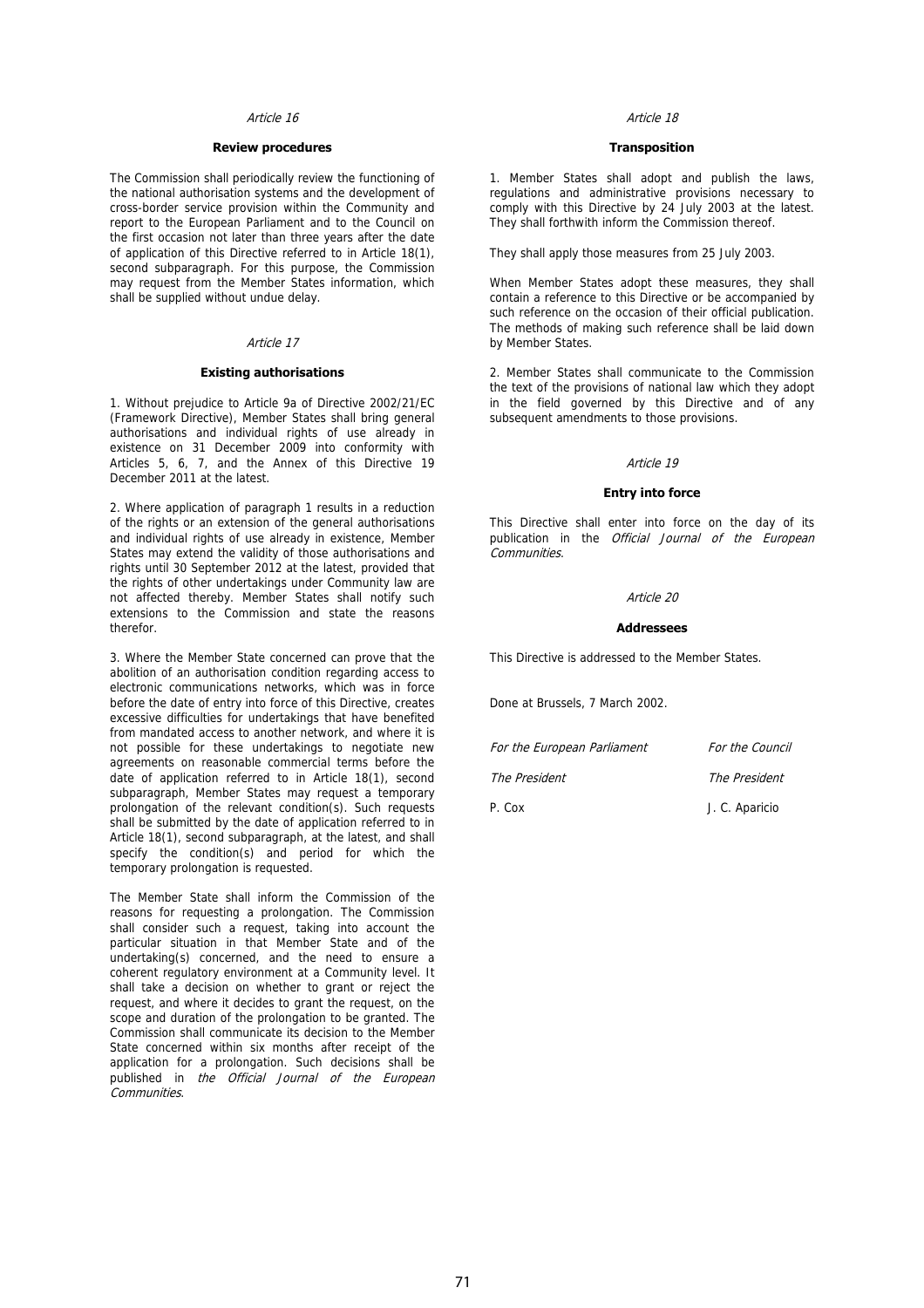### **ANNEX**

The conditions listed in this Annex provide the maximum list of conditions which may be attached to general authorisations (Part A), rights to use radio frequencies (Part B) and rights to use numbers (Part C) as referred to in Article 6(1) and Article 11(1)(a), within the limits allowed under Articles 5, 6, 7, 8 and 9 of Directive 2002/21/EC (the Framework Directive).

## **A. Conditions which may be attached to a general authorisation**

- 1. Financial contributions to the funding of universal service in conformity with Directive 2002/22/EC (Universal Service Directive).
- 2. Administrative charges in accordance with Article 12 of this Directive.
- 3. Interoperability of services and interconnection of networks in conformity with Directive 2002/19/EC (Access Directive).
- 4. Accessibility by end users of numbers from the national numbering plan, numbers from the European Telephone Numbering Space, the Universal International Freephone Numbers, and, where technically and economically feasible, from numbering plans of other Member States, and conditions in conformity with Directive 2002/22/EC (Universal Service Directive).
- 5. Environmental and town and country planning requirements, as well as requirements and conditions linked to the granting of access to or use of public or private land and conditions linked to co-location and facility sharing in conformity with Directive 2002/22/EC (Framework Directive) and including, where applicable, any financial or technical guarantees necessary to ensure the proper execution of infrastructure works.
- 6. 'Must carry' obligations in conformity with Directive 2002/22/EC (Universal Service Directive).
- 7. Personal data and privacy protection specific to the electronic communications sector in conformity with Directive 2002/58/EC of the European Parliament and of the Council (Directive on privacy and electronic communications) (<sup>∗</sup> )
- 8. Consumer protection rules specific to the electronic communications sector, including conditions in conformity with Directive 2002/22/EC (Universal Service Directive), and conditions on accessibility for users with disabilities in accordance with Article 7 of that Directive.
- 9. Restrictions in relation to the transmission of illegal content, in accordance with Directive 2000/31/EC of the European Parliament and of the Council of 8 June 2000 on certain legal aspects of information society services, in particular electronic commerce, in the internal market  $\binom{9}{1}$  and restrictions in relation to the transmission of harmful content in accordance with Article 2a(2) of Council Directive 89/552/EEC of 3 October 1989 on the coordination of certain provisions laid down by law, regulation or administrative action in Member States concerning the pursuit of television broadcasting activities (10).
- 10. Information to be provided under a notification procedure in accordance with Article 3(3) of this Directive and for other purposes as included in Article 11 of this Directive.
- 11. Enabling of legal interception by competent national authorities in conformity with Directive 2002/58/EC and Directive 95/46/EC of the European Parliament and of the Council of 24 October 1995 on the protection of individuals with regard to the processing of personal data and on the free movement of such data  $(^{11})$ .
- 11a. Terms of use for communications from public authorities to the general public for warning the public of imminent threats and for mitigating the consequences of major catastrophes.
- 12. Terms of use during major disasters or national emergencies to ensure communications between emergency services and authorities.
- 13. Measures regarding the limitation of exposure of the general public to electromagnetic fields caused by electronic communications networks in accordance with Community law.
- 14. Access obligations other than those provided for in Article 6(2) of this Directive applying to undertakings providing electronic communications networks or services, in conformity with Directive 2002/19/EC (Access Directive).
- 15. Maintenance of the integrity of public communications networks in accordance with Directive 2002/19/EC (Access Directive) and Directive 2002/22/EC (Universal Service Directive) including by conditions to prevent electromagnetic interference between electronic communications networks and/or services in accordance with Council Directive

-

<sup>(</sup> ∗ ) OJ L 201, 31.7.2002, p. 37.

<sup>(</sup> 9 ) OJ L 178, 17.7.2000, p. 1.

 $(^{10}$  OJ L 298, 17.10.1989, p. 23. Directive as amended by Directive 97/36/EC of the European Parliament and of the Council (OJ L 202, 30.7.1997, p. 60).

<sup>(</sup> 11) OJ L 281, 23.11.1995, p. 31.